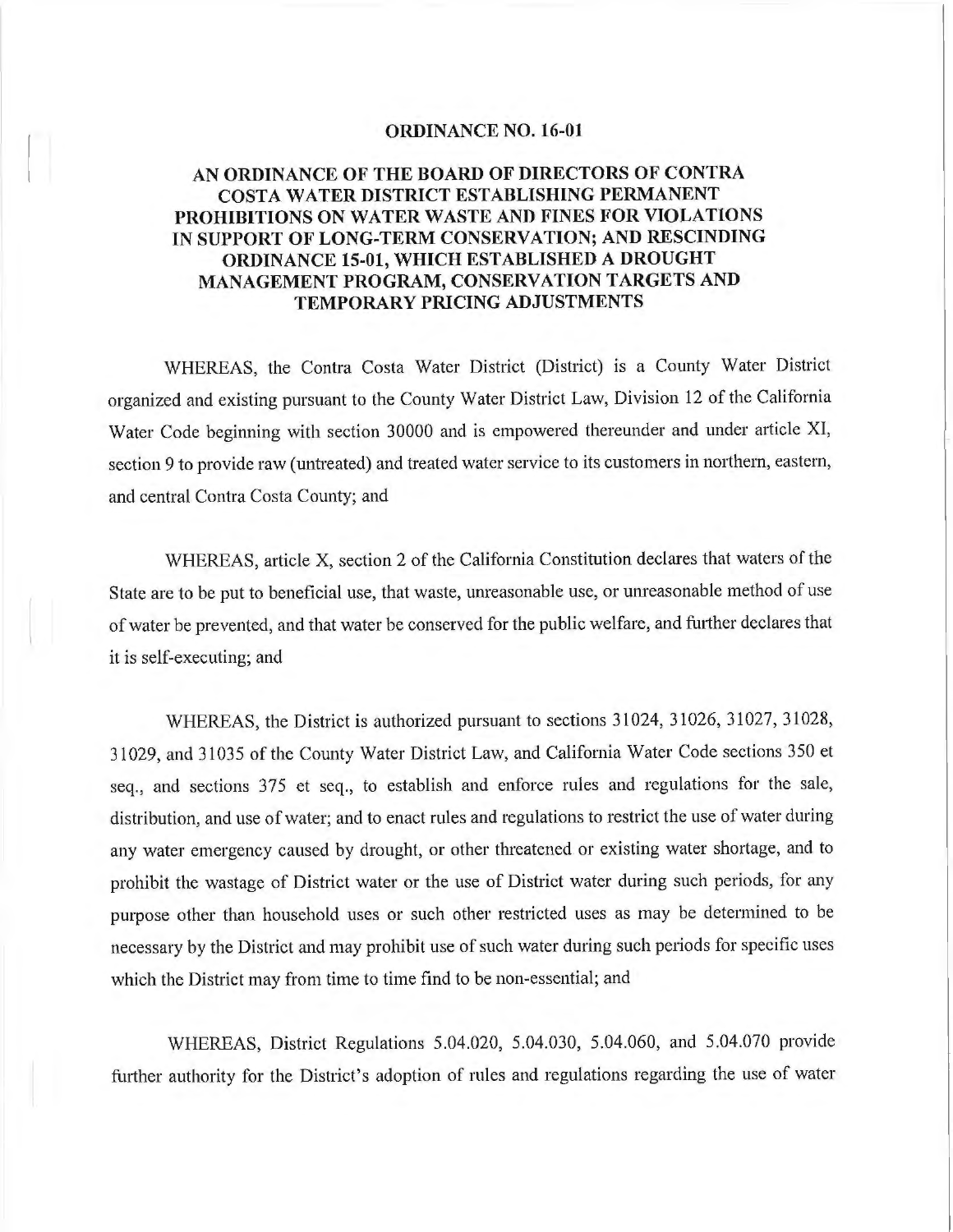delivered by the District, the prevention of waste or unreasonable use, and compliance with District rules and regulations; and

WHEREAS, the California Governor formally declared a condition of statewide drought related emergency conditions on January 17, 2014, encouraging local water agencies to promote water conservation, and on April 25, 2014, by Executive Order, Governor Brown announced that he was strengthening the State's ability to respond to ongoing drought conditions and directed the State Water Resources Control Board (SWRCB) to notify urban water suppliers not already implementing drought contingency plans to limit outdoor irrigation and other wasteful practices; and

WHEREAS, on July 15, 2014, the SWRCB approved emergency regulations mandating that residents and water suppliers take certain action relative to water use and use of potable water for irrigation purposes and on March 17, 2015, the SWRCB, in light of California entering a fourth year of extraordinary drought conditions, reauthorized the emergency regulations adopted in 2014, and approved additional mandates requiring water suppliers and businesses to take certain further actions relative to water use and use of potable water for irrigation purposes, including the imposition of fines of up to \$500 per day for each violation of the SWRCB emergency regulations, and the imposition of fines of up to \$10,000 per day against urban water suppliers found to be noncompliant with the SWRCB rules and regulations; and

WHEREAS, the SWRCB approved additional regulations on May 5, 2015 to implement Executive Order B-29-15, which were revised on March 1, 2016 and which required the District to achieve an overall 25% reduction in potable urban water usage for its retail customers as compared to 2013 baseline usage; and

WHEREAS, the Governor formally declared on May 9, 2016, by Executive Order B-37- 16, that despite winter precipitation, a continued state of emergency exists due to water shortage and drought conditions which may persist in some parts of the state into 2017 and beyond; and directed the SWRCB to update temporary emergency water restrictions and transition to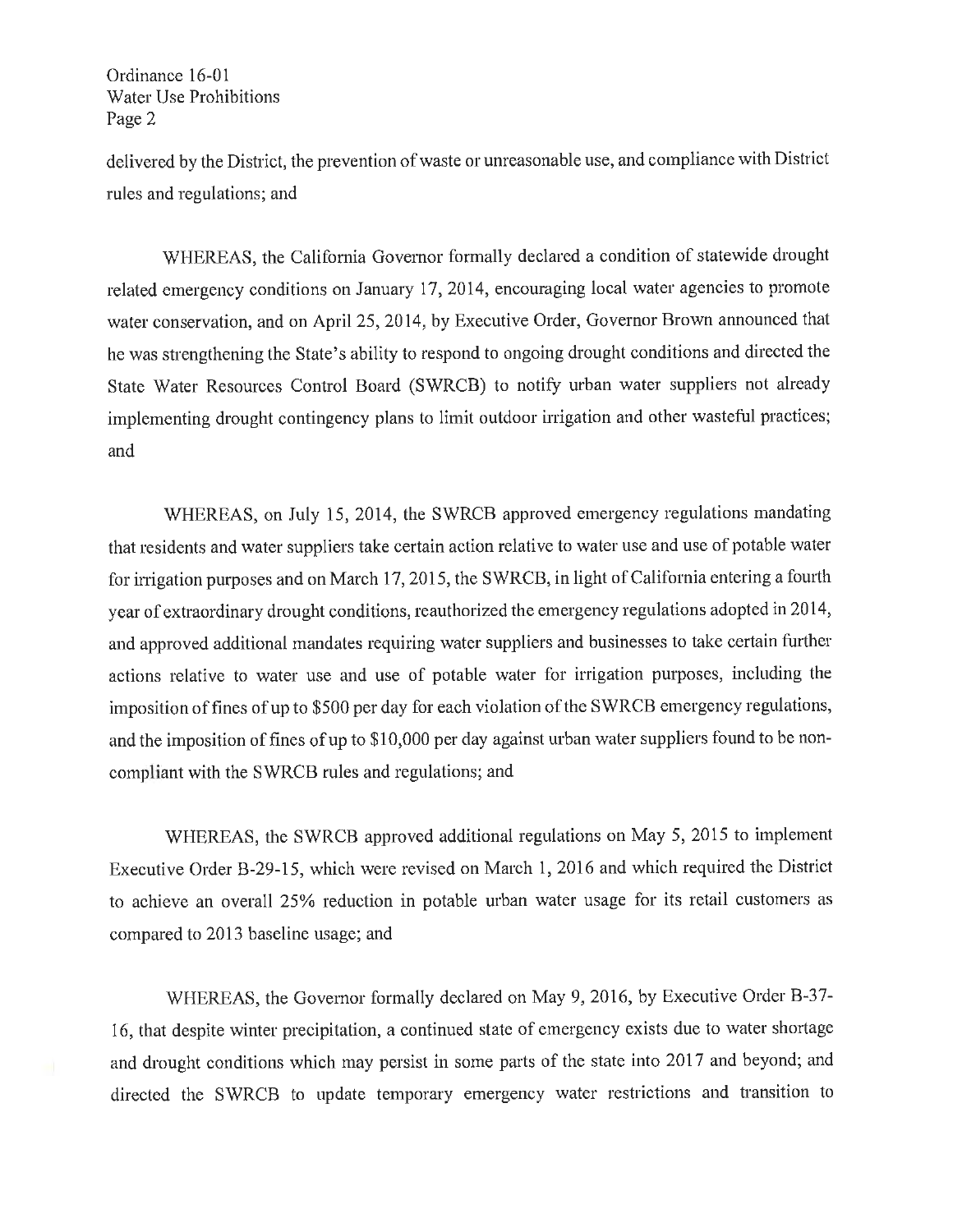permanent, long-term improvements in water use by taking actions to use water more wisely, eliminate water waste, strengthen local drought resilience, and improve agricultural water use efficiency and drought planning; and

WHEREAS, at its May 18, 2016 meeting, the SWRCB is anticipated to replace the existing state-imposed mandatory conservation standards with locally-developed standards based on local water supply conditions and supply availability, and that local urban water agencies will be required to self-certify their water supply availability assuming three additional dry water years and customer demands based on 2013 and 2014 averages; and

WHEREAS, the amended regulation would take effect on June 1, 2016 and remain in effect through January 2017, or longer should the regulations be extended by action of the Governor or SWRCB; and

WHEREAS, the United States Bureau of Reclamation (Reclamation) has announced its initial 2016 water year allocations for the Central Valley Project (CVP) and has forecast that the water supply available to the District be 100% of its contracted allocation at 195,000 acre-feet, which is sufficient to meet customer demands and allow filling of Los Vaqueros Reservoir; and

WHEREAS, continuing drought conditions within the State contribute to uncertainty regarding regulatory conditions in the Sacramento-San Joaquin Delta that can affect the amount and quality of water that can be legally moved from Reclamation's reservoirs to pumping plants in the Delta, including the District's; and

WHEREAS, as of the date of enactment of this ordinance, the District believes that, should there be three additional dry years, anticipated water supplies, along with encouraging conservation and the adoption of permanent waste prevention measures within its Code of Regulations will be sufficient to support self-certification and ensure sufficient water is available for domestic, municipal and industrial water needs of the District's customers.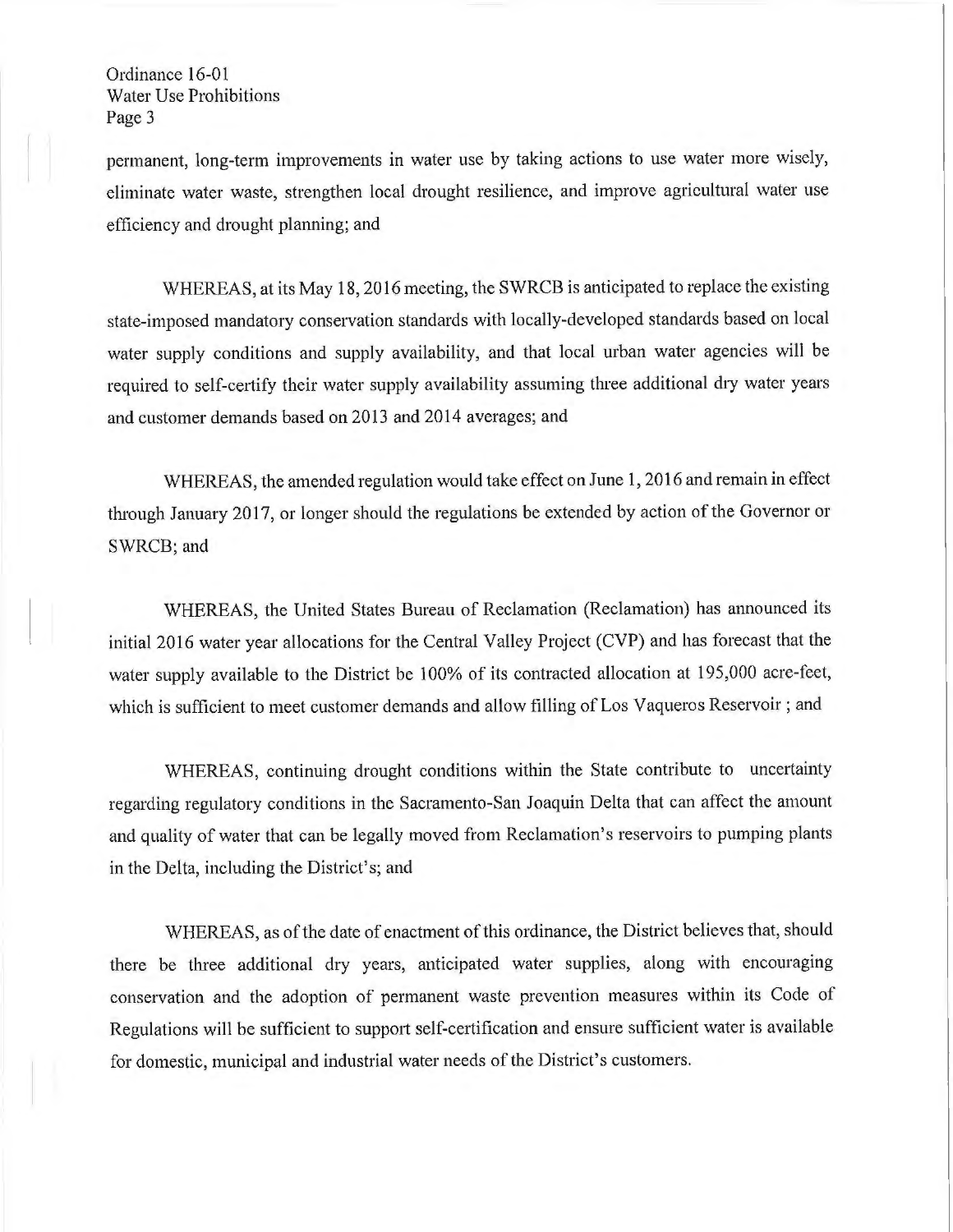NOW THEREFORE BE IT ORDAINED by the Board of Directors of the Contra Costa Water District, in accordance with the applicable provisions of the California Constitution, the County Water District Law, and the Contra Costa Water District Code of Regulations, that the Board hereby finds, determines and declares:

- 1. Each of the facts recited above is incorporated herein; and
- 2. Based upon the facts recited above and upon the authority contained in Water Code sections 31026 et seq., and in sections 375 et seq., it is desired to adopt and enforce a water conservation program to reduce the quantity of water used within the District for the purpose of conserving the available water supply and preventing waste and unreasonable use of water; and
- 3. The District has exceeded current SWRCB conservation requirements established to meet the State-mandated water use reduction targets.
- 4. Measures to prevent waste and unreasonable use of water are necessary to continue to manage demands to ensure that the water needs of District customers can be met and that water supplies are not depleted in the event of three subsequent dry years.

NOW THEREFORE BE IT FURTHER ORDAINED by the Board of Directors of the Contra Costa Water District as follows:

- 1. Pursuant to SWRCB regulations, the District intends to self-certify that sufficient water supplies are available to meet anticipated demands in conjunction with encouraging conservation and adopted waste prevention measures.
- 2. The Temporary Conservation Pricing increase of \$0.50 per unit (748 gallons) in the treated water quantity charge, and of \$0.25 per 1,000 gallons in the untreated water quantity charge implemented in 2015 to promote water conservation, is hereby rescinded, which rescission is effective for all water meters read on or after June 6, 2016.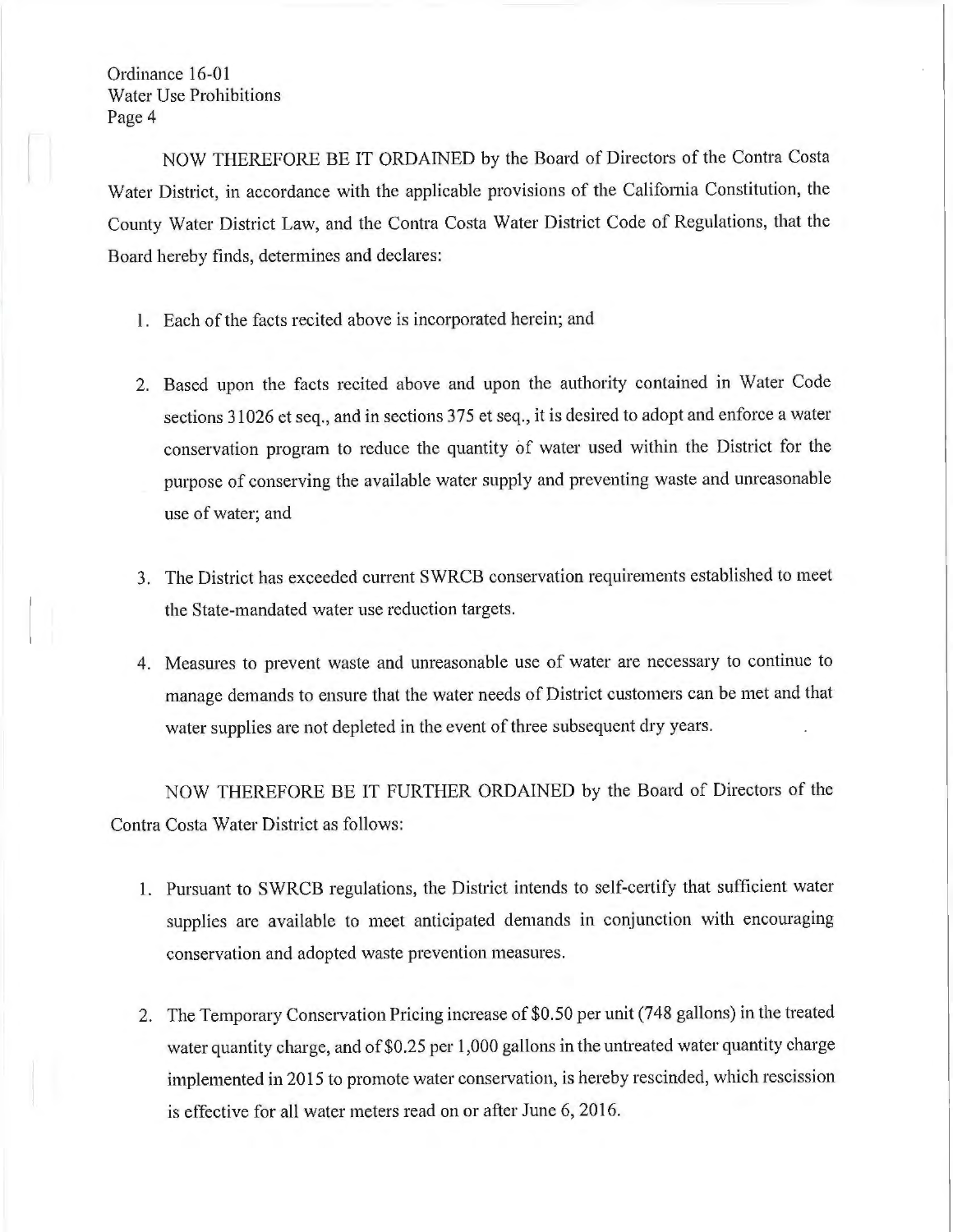- 3. Consistent with SWRCB reporting requirements, the baseline for determining Excess Use Charges for single family, multi-family, and irrigation accounts will continue to be based on water use that exceeds 1,000 gallons per day or a customer's baseline use for the same billing period during calendar year 2013, whichever is greater. Any account that does not have consumption history for 2013 or usage reflecting changed conditions may apply for an exception to have a usage threshold established or modified.
- 4. Water use prohibitions, attached hereto as Exhibit A and incorporated herein as if fully set forth, are necessary to conserve water, promote effective water supply planning, assure reasonable and beneficial use of water, prevent waste and unreasonable use of water, and prevent unreasonable methods of use of water within the District; and said water use prohibitions are necessary to assure that sufficient supplies of water will be available to meet the needs of, and to protect the health and safety of, the District's customers and other members of the public. This paragraph is not a limit on the District's authority to determine that a customer is wasting or failing to put water received from the District to reasonable and beneficial use.
- 5. The Board of Directors hereby authorizes the General Manager, without further action of the Board, to supplement the water use prohibitions detailed in in Exhibit A or to suspend enforcement of any prohibition, depending on existing water supply conditions or actions of the Governor or State Water Board, or as may be necessary to prevent the waste or unreasonable use of District water supplies.
- 6. After the publication or posting of this ordinance, as provided in California Water Code section 31027, it is a misdemeanor for any person to use or apply water received from the District contrary to or in violation of this Ordinance, or other restrictions or prohibitions on water use contained in the District Code of Regulations, and, upon notice thereof, that person shall be subject to punishment by an administrative fine of not more than two hundred fifty dollars (\$250) for a first offense, five hundred dollars (\$500) for a second offense, each administrative fine to be accompanied by an additional penalty of up to \$10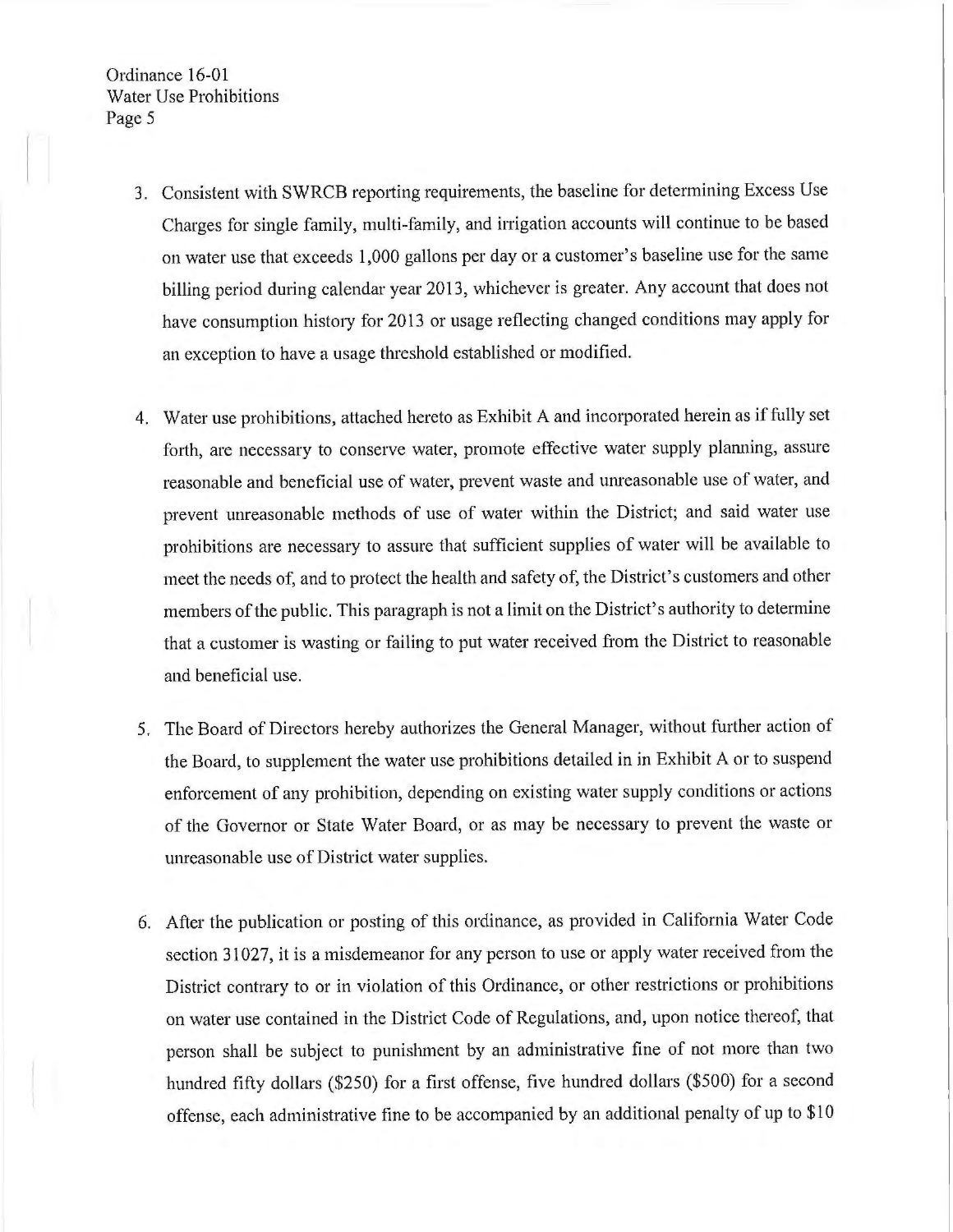per unit of water used or applied in violation of or contrary to this ordinance, an amount to be determined in the District's sole discretion. Each and every day a violation of this exists constitutes a separate and distinct offense for which an administrative fine and penalty may be assessed. The District, in its sole discretion, may choose to provide a warning to alleged violators prior to imposing administrative fines or penalties pursuant to this ordinance, which warning shall not itself constitute a violation of the rules and regulations. Administrative fines or penalties are to be imposed pursuant to the authority provided in California Government Code section 53069.4, or such additional authority as may later be approved by the Governor pursuant to the California Emergency Services Act or Executive Order, or by action of the California Legislature.

- 7. Imposition of the administrative fines contained herein may be suspended by future action of the Board of Directors enacted by either an ordinance or resolution. Following any such suspension, imposition of the administrative fines may be reinstated in the same manner as the suspension was enacted.
- 8. The purpose of the administrative fines and penalties assessed pursuant to this Ordinance is to assure future compliance by customers through the imposition of increasingly significant fines and penalties so as to create a meaningful disincentive to commit future violations of the rules and regulations contained and referenced herein.
- 9. Violations ofthis ordinance, and the rules and regulations contained and referenced herein, shall remain subject to administrative fines and penalties, until this ordinance has been repealed. Violations pursuant to other District rules, regulations, or federal or state law shall not be affected by this section and shall continue to be enforced pursuant to their terms. The District reserves the right to pursue, in its sole discretion, any additional remedies available to it by law, including criminal, civil and administrative remedies as necessary.
- 10. Written applications for exceptions to, or waivers from, any provision of this ordinance, shall be submitted to the District, and may be granted in any case where the District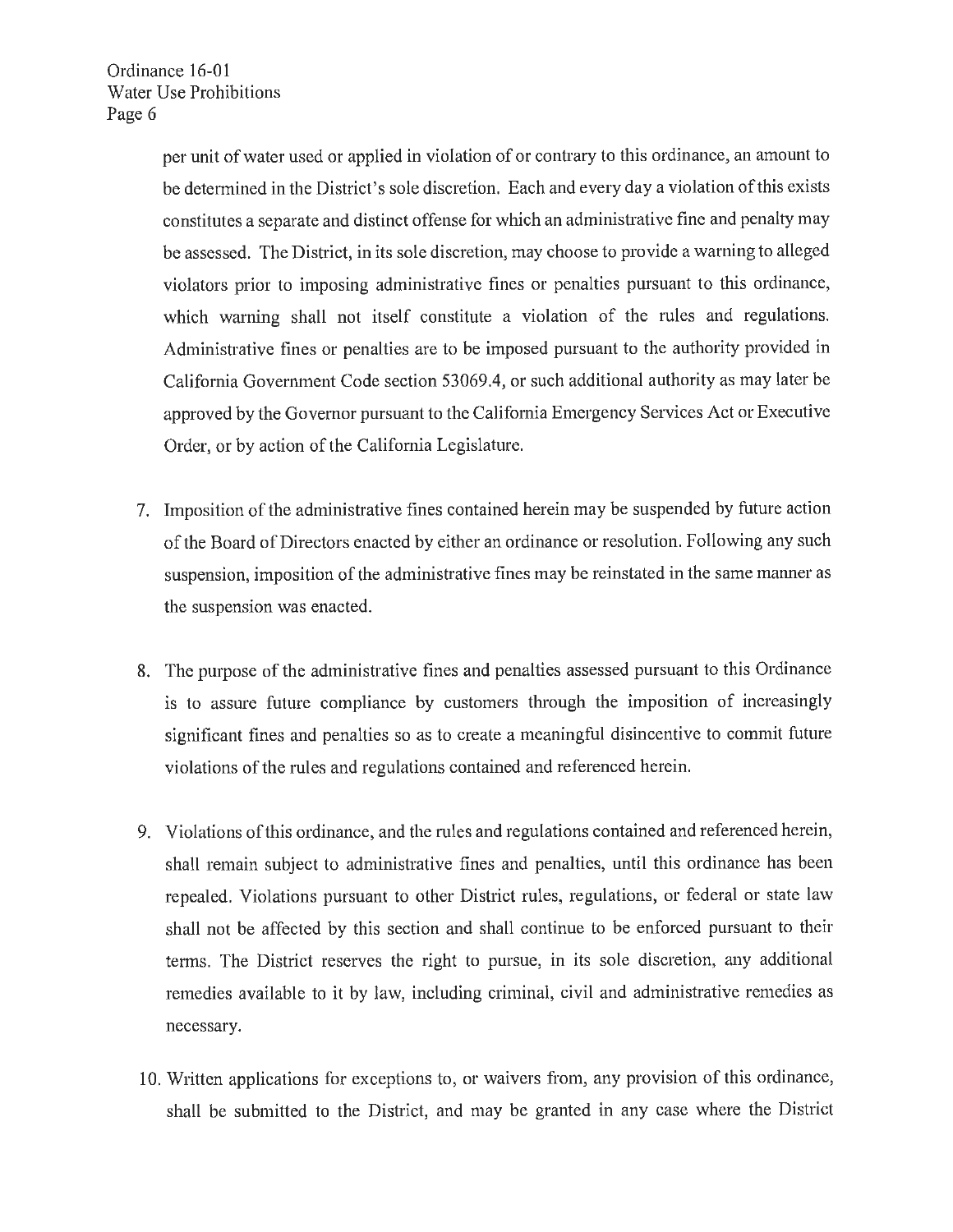determines, in its sole reasonable discretion, that the applicable restriction, or prohibition may create a hazard to the health and safety of any individual or the public, or would cause undue hardship, including but not limited to, adverse economic impacts such as loss of production or jobs, or prevent compliance with a term or condition within a permit issued by a state or federal agency.

- 11. Denial of an application for exception or waiver may be appealed in writing to the District's General Manager or his designee, whose decision shall be final and binding.
- 12. Ifa customer fails to take prompt, reasonable action to stop wasteful use, after receipt of <sup>a</sup> warning, fine, or other request from the District to cease the wasteful use, the District may at its discretion suspend delivery of water to the customer or install a device to restrict the flow of water to the customer, or terminate service until the District determines, at its sole reasonable discretion, that there will be no further wasteful use of water by the customer. All applicable District fees for the installation or removal of a water restricting device or for disconnection or reconnection of service shall be paid by the customer. District determinations made pursuant to this Ordinance may be appealed in writing to the District's General Manager or his designee, whose decision shall be final and binding.
- 13. If any provision of this ordinance, including the rules and regulations referenced herein, or any part thereof, is for any reason held to be ultra vires, invalid, or unconstitutional, the remaining provisions of this ordinance shall not be affected, but shall remain in full force and effect, and to this end the provisions of this ordinance are severable.
- 14. The rules and regulations contained in this ordinance shall take effect immediately after its adoption pursuant to Water Code section 31027. A summary of this ordinance was published five days prior to adoption and said summary will be published again within fifteen days of this adoption in a newspaper of general circulation within the District.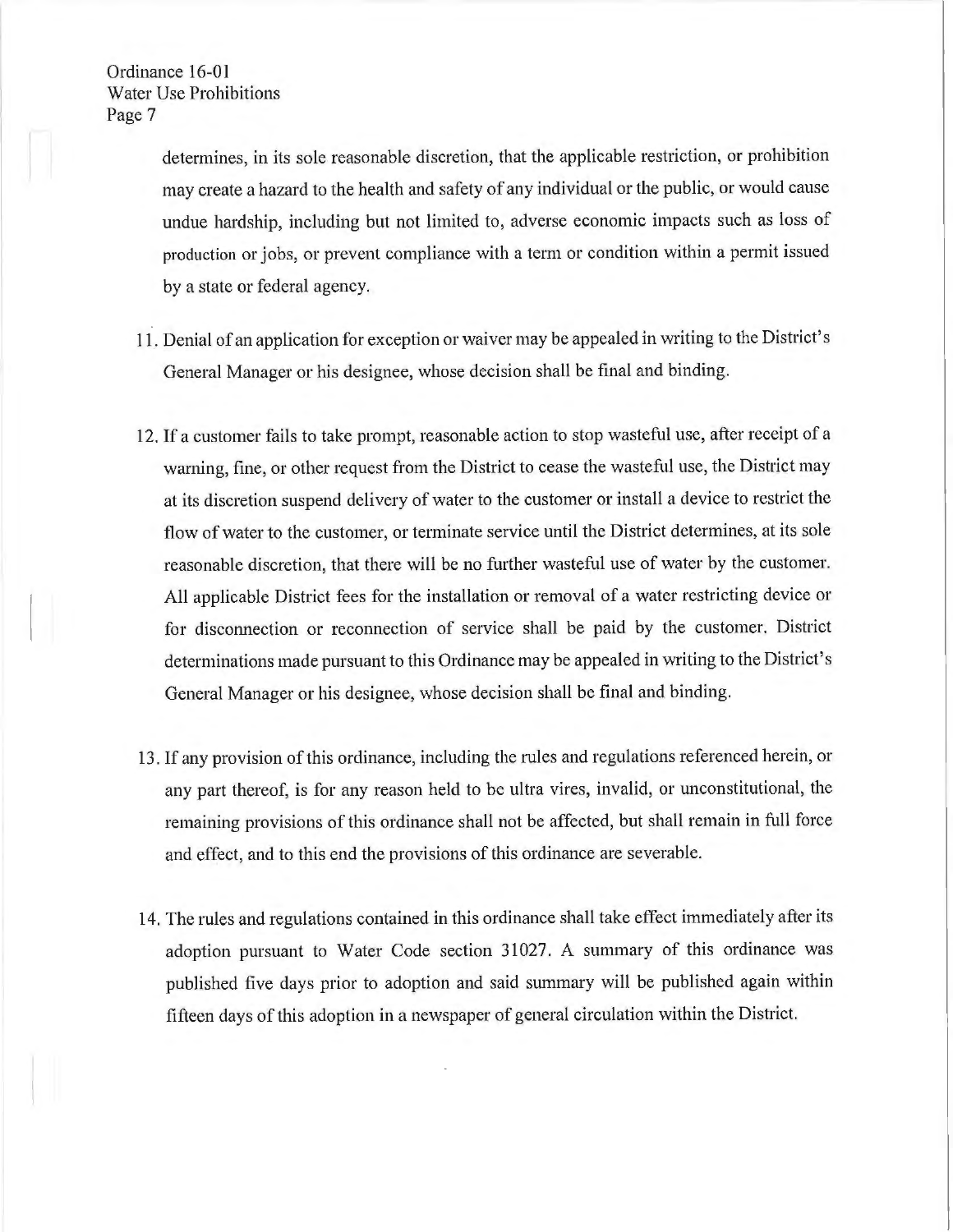- 15. The General Manager is authorized to cause the rules and regulations established hereby to be inserted in Title 5 of the Contra Costa Water District Code of Regulations and to effect the immediate enforcement thereof.
- 16. Should any rule or regulation contained or referenced herein conflict with an existing District rule or regulation, the conflicting rule or regulation contained or referenced herein shall apply during the time in which this Ordinance is in effect and operative.
- 17. Contra Costa Water District Ordinance 15-01 is hereby repealed and superseded in full by this Ordinance 16-01 upon this Ordinance becoming effective and operative, with the exception of the Temporary Conservation Pricing Adjustments which shall remain effective until the end of the full cycle of customer billings, and include all water meters read before June 6, 2016.

\* \* \* \* \* \* \* \* \*

The foregoing Ordinance was duly and regularly adopted at a meeting thereof held on the 18th of May, 2016, by the Board of Directors of Contra Costa Water District, by the following vote of the Board:

AYES: Burgh, Avila, Borba, Holdaway

NOES:

ABSTAIN:

ABSENT: Boatmun

Lisa M. Borba, President

ATTEST:

Mary A. Neher District Secretary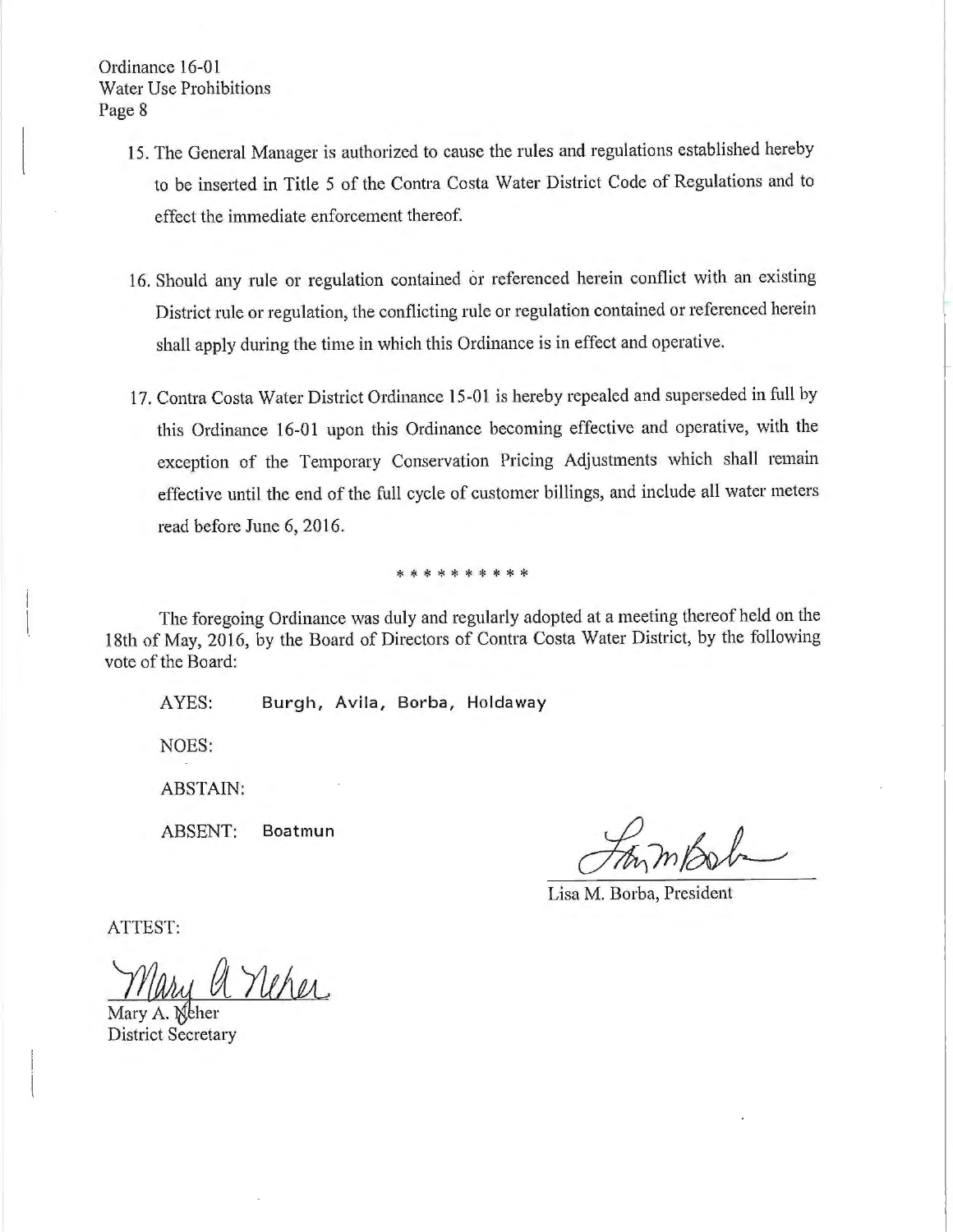### **Chapter 5.44**

#### **WATER CONSERVATION**

## **Sections:**

- **5.44.010 Prevention of Waste.**
- **5.44.020 Encouraged.**

# **5.44.030 Conservation Program – Rules and Regulations**

# **5.44.010 Prevention of Waste.**

 The District may find, at its sole reasonable discretion, that a customer is wasting District-furnished water, which may include one or more of the following:

- a) failing to repair a leak in the customer's water system;
- b) permitting excessive water run-off from the customer's premises;
- c) watering outdoor landscapes in a manner that causes excessive runoff such that water flows onto adjacent property, non-irrigated areas, private and public walkways, roadways, parking lots, or structures;
- d) watering of outdoor landscapes during and up to 48 hours after measurable rainfall;
- e) watering outdoor landscapes between the hours of 9:00 a.m. and 5:00 p.m.;
- f) using of a hose to wash a motor vehicle, except where the hose is fitted with a shut-off nozzle or device attached to it that causes it to cease dispensing water when not in use;
- g) washing driveways, sidewalks, parking areas, patios or other outdoor area, unless the failure to do so would create a hazard to the health and safety of any individual or the public;
- h) using potable water for non-recirculating fountains or other non-recirculating decorative water features;
- i) irrigating ornamental turf in public street medians with potable water;
- j) irrigating landscapes outside of newly constructed homes and buildings in a manner inconsistent and the Department of Housing and Community Development; with regulations or other requirements established by the California Building Standards Commission
- k) or otherwise failing to put water received from the District to reasonable and beneficial use.

 The General Manager of the District is authorized, without further action of the Board, to supplement the water use prohibitions detailed in Section 5.44.010, or to suspend enforcement of any prohibition, depending on existing water supply conditions or actions of the Governor, State Water Resources Control Board, or as may be necessary to prevent the waste or unreasonable use of District water supplies.

 for a second offense; each administrative fine to be accompanied by an additional penalty of up to \$10.00 per day such a violation exists, constitutes a separate and distinct offense for which an administrative fine and penalty may be assessed. The District, in its sole discretion, may choose to provide a warning to alleged penalties, which warning shall not in itself constitute a violation of the rules and regulations. Violation of any of the aforementioned prohibitions shall be subject to punishment by an administrative fine of not more than two hundred fifty dollars (\$250.00) for a first offense, and five hundred dollars (\$500.00) unit of water used or applied, in an amount to be determined in the District's sole discretion. Each and every violators requesting that they immediately cease the waste prior to imposing administrative fines or

 and subsequently reinstated in the same manner as the suspension was enacted. Imposition of administrative fines may be suspended by the Board of Directors by ordinance or resolution

 the District determines, at its sole reasonable discretion, that there will be no further waste of water by the If the customer fails to take prompt, reasonable action to stop the waste, the District may at its discretion suspend delivery of water to the customer or install a device to restrict the flow of water to the customer until